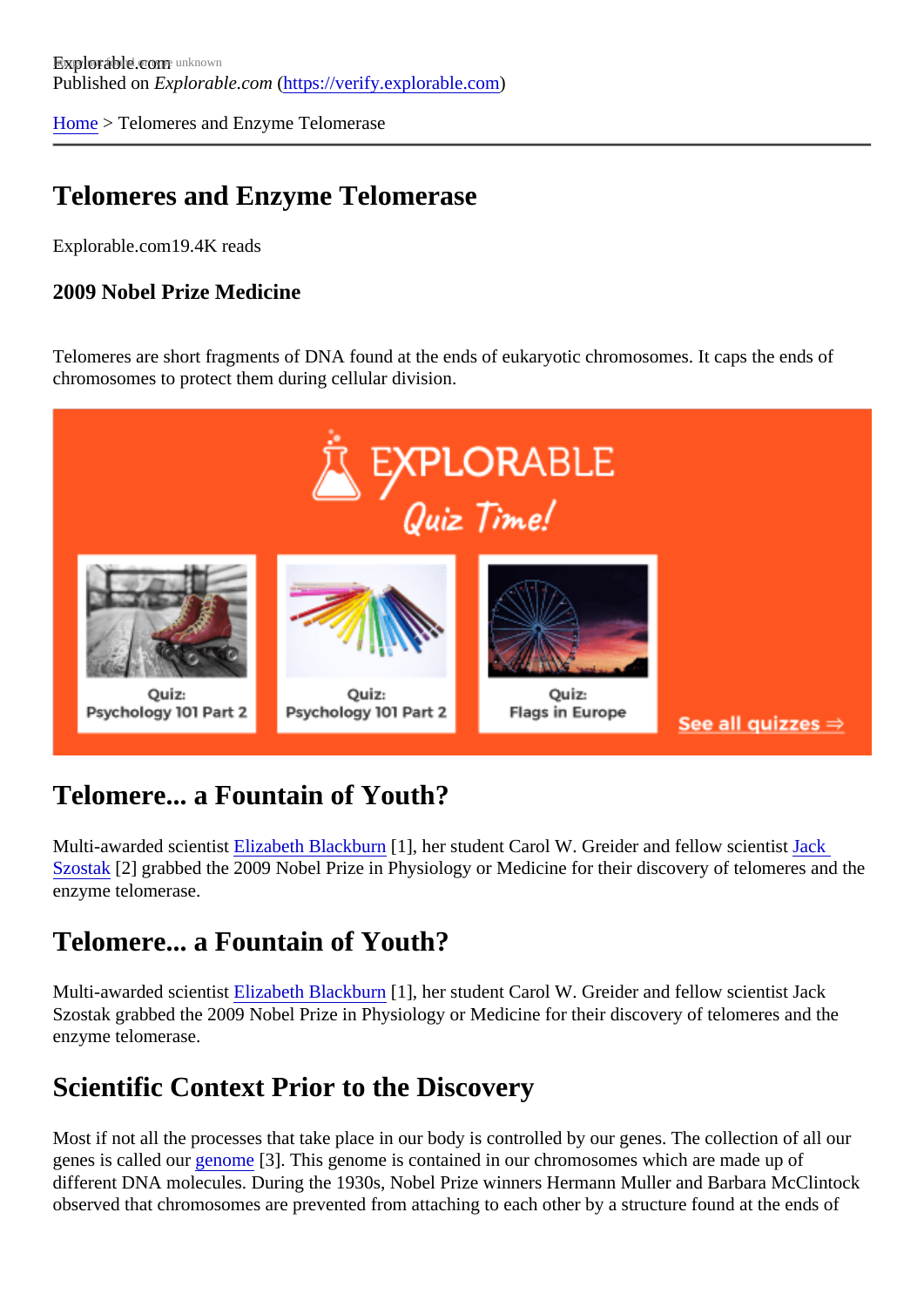the chromosomes, the so-called telomeres. They thought that the telomeres have protective roles in the chromosome but its manner of action was still unknown.

#### DNA Research

Image not found or type unknown

In the 1950s, when scientists started to learn how genes are copied, a lot more questions were raised concerning the existence of the so-called telomere. During the process of DNA replication, all the bases that make up the DNA are copied one by one to create an exact DNA duplicate. But at the end of the chromosomes, the very end of the strands is not copied. In 1973, the Soviet scientist Alexey Olovnikov the [predicted](https://verify.explorable.com/prediction-in-research)<sup>[4]</sup> the existence of telomere shortening. This mechanism states that the very end of the chromosomes, the so-called telomere, is the one that is not copied during cell division. This means that the telomere shortens progressively during cellular division.

## Multiple Studies Leading to a Nobel Prize

Dr. Elizabeth Blackburn is a professor of Physiology and Biology in the Department of Biochemistry at the University of California. She was the president of American Society for Cell Biology in 1998. She was also a fellow of the American Academy of Arts and Sciences in 1991; fellow of the Royal Society of London in 1992; fellow of American Academy of Microbiology in 1993 and the American Association for the Advancement of Science in 2000.

In Dr. Blackburn's research, she identified a DNA sequence that was repeated several times at the very en of the chromosome of the unicellular organism Tetrahymena. During the same time, unaware of the resear of their fellow scientists, Jack Szostak observed that a DNA molecule which is a type of minichromosome is quickly degraded when introduced into yeast cells. Jack Szostak made pioneering contributions in genetics especially in the field of chromosomal recombination.

In 1980, Blackburn presented the results of her research regarding Tetrahymena at a conference which Jack Szostak also attended. Together, they launched another ground breaking experiment that crossed the boundaries between two distant species. Blackburn isolated her DNA sequence from Tetrahymena, they coupled it with the minichromosomes of Szostak and introduced them into the yeast cells. Surprisingly, the minichromosomes were not degraded by the yeast cells due to the DNA sequence from Tetrahymena. This result showed a fundamental mechanism involving telomeres that were previously unrecognized.

[Carol Greide](http://www.pnas.org/content/102/23/8077.full)r<sup>[5]</sup>, a graduate student, along with her supervisor Blackburn initiated a pioneer study to find out if the formation of telomeres is due to an enzyme. In December 1984, Greider and Blackburn were abl to purify the enzyme that can extend the length of telomeres and they named it telomerase.

# What Do We Know About Telomeres

Telomeres are short, dense fragments of DNA that can be found at the end of the chromosomes. Telomer do not contain genes. Their main function is to form a protective molecular cap that will serve as the defen of the chromosomes during cellular division. You must keep in mind that during cellular division, genetic materials are replicated so that the same sets of genetic materials are present in the resulting daughter ce This process entails division and replication of chromosomes, and this is where the protective mechanism the telomeres comes into play.

During repeated cellular division, the length of the telomeres shortens progressively. This mechanism is